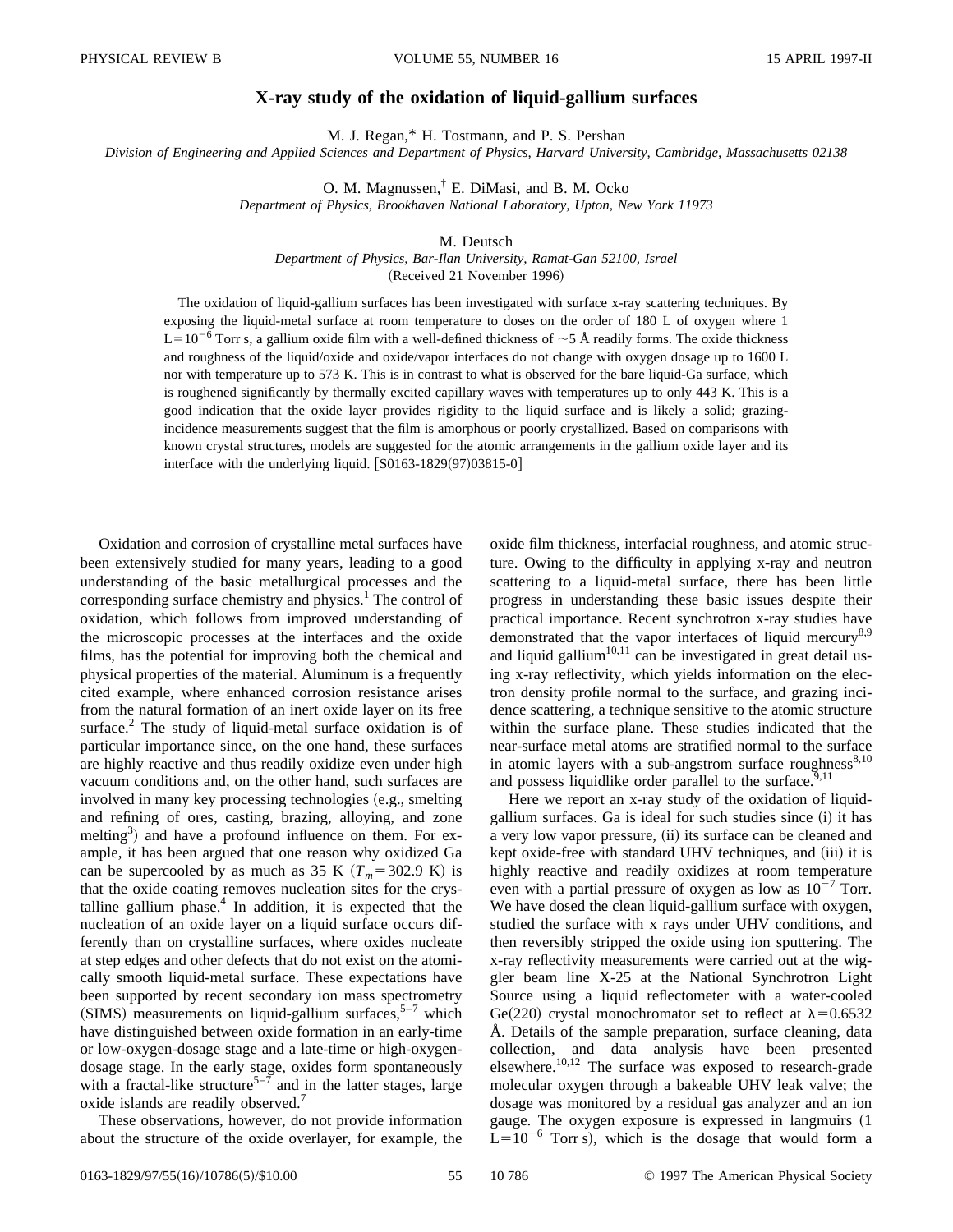

FIG. 1. Measured x-ray reflectivity vs wave vector  $q<sub>z</sub>$  for the liquid-Ga surface exposed to 206 L of oxygen at room temperature (open squares) and for a bare liquid-Ga surface (dashed line) (Ref. 10). The Fresnel reflectivity  $R_f$  for an ideally abrupt and smooth surface is shown as a bold line. The two thin lines are fits to the models discussed in the text. The oscillations, observed for the oxidized surface but not for the bare one, are a clear indication of a well-defined surface oxide layer of a uniform thickness  $\sim$  5 Å. FIG. 2. Measured reflectivities, normalized to the Fresnel reflec-

monolayer assuming a sticking coefficient of unity. For oxygen,  $1 L=1\times10^{-7}$  Torr for 24 s.<sup>13</sup> After the dosage procedure, the chamber was evacuated and the base pressure (on the order of  $10^{-9}$  Torr) was recovered with an oxygen partial pressure on the order of  $10^{-11}$  Torr.

For the clean gallium surface, the x-ray reflectivity, shown in Fig. 1 as the dashed curve, follows the Fresnel theory of reflectivity from an ideally flat surface out to wavevector transfers  $q_z \sim 2$  Å<sup>-1</sup>, with a quasi-Bragg peak at  $q_z \sim 2.4$  Å<sup>-1</sup> due to surface-induced atomic layering.<sup>10,12</sup> Upon exposure to 206 L of oxygen, the reflectivity changes dramatically: the quasi-Bragg peak disappears and welldefined oscillations are observed. These oscillations, known as Kiessig fringes, are a clear indication of the formation of a surface oxide layer of uniform thickness. From the period of the fringes  $\Delta q_z \sim 1.2 \text{ Å}^{-1}$ , the thickness of the oxide can be estimated by  $2\pi/\Delta q_z \sim 5$  Å. This is consistent with the SIMS measurements, where it is speculated that the oxide film is no more than a few monolayers thick.<sup>7</sup>

The principal features in the data are highlighted by normalizing the measured reflectivity to the Fresnel reflectivity  $R_f$  of an ideally flat surface, as shown in Fig. 2, where a series of data recorded at different oxygen exposures is illustrated. The well-defined maximum in the  $R/R<sub>f</sub>$  ratio at  $q_z \sim$  2.4 Å<sup>-1</sup> prior to oxygen exposure is seen to diminish gradually with 80–180 L of oxygen and ultimately disappears. At the same time, two sets of maxima  $(q_z \sim 1.0 \text{ and } 2.2)$  $\rm \AA^{-1}$ ) and minima ( $q_z$  ~ 0.4 and 1.5  $\rm \AA^{-1}$ ) start to develop with increasing oxygen dosage. Their fixed positions, from the lowest dosage measured and up, indicate that the oxide layer thickness is fixed. The increasing intensity difference between the minima and the maxima reflects the increasing coverage of the liquid surface by the oxide layer: for low dosages  $(80-150 \text{ L})$  the coverage is small, while for 206 L



tivity, for liquid-Ga surfaces dosed with an increasing amount of oxygen (open symbols). The data are offset by factors of 10 for clarity. There is no discernible variation in the period of the  $R/R<sub>f</sub>$ oscillations once the oxide adlayer has formed. At 800 L, the sample temperature was varied up to 573 K without observable changes in the reflectivity. The modified distorted crystal model discussed in the text was used to fit these data (solid lines).

and above the coverage is almost full, as found also in the ion-microscopy studies.<sup>7</sup> Since the two maxima have approximately the same amplitude, neither the liquid metal/ oxide nor the oxide/vacuum interface can be very rough, and on the basis of the quantitative analysis presented below, we will conclude that both interfaces must be atomically sharp. In addition, our data clearly show that the thickness and uniformity of the oxide film remains unchanged over the several mm<sup>2</sup> illuminated region in the center of the sample, even at high oxygen doses  $(1600 \text{ L})$ . These observations are in contrast to the liquid-Ga surfaces studied by ion microscopy, where the perimeter of the oxide islands is found to be thicker or less uniform than their interior.<sup>7</sup>

More quantitative information can be obtained by numerical modeling of the reflectivity data. Within the Born approximation<sup>14</sup> the measured reflectivity  $R(q_z)$  is related to the average electron density along the surface normal  $\langle \rho(z) \rangle$ by

$$
\frac{R(q_z)}{R_f(q_z)} \approx \left| \frac{1}{\rho_{\infty}} \int \frac{d\langle \rho(z) \rangle}{dz} e^{iq_z z} dz \right|^2 \tag{1}
$$

with  $\rho_{\infty}$  the known bulk Ga electron density. Typically, the density profile is constructed from a physical model for  $\langle \rho(z) \rangle$ , inserted in Eq. (1), and fitted to the reflectivity to extract the surface parameters that best describe the data. The fact that the measurement is confined to a finite range of  $q<sub>z</sub>$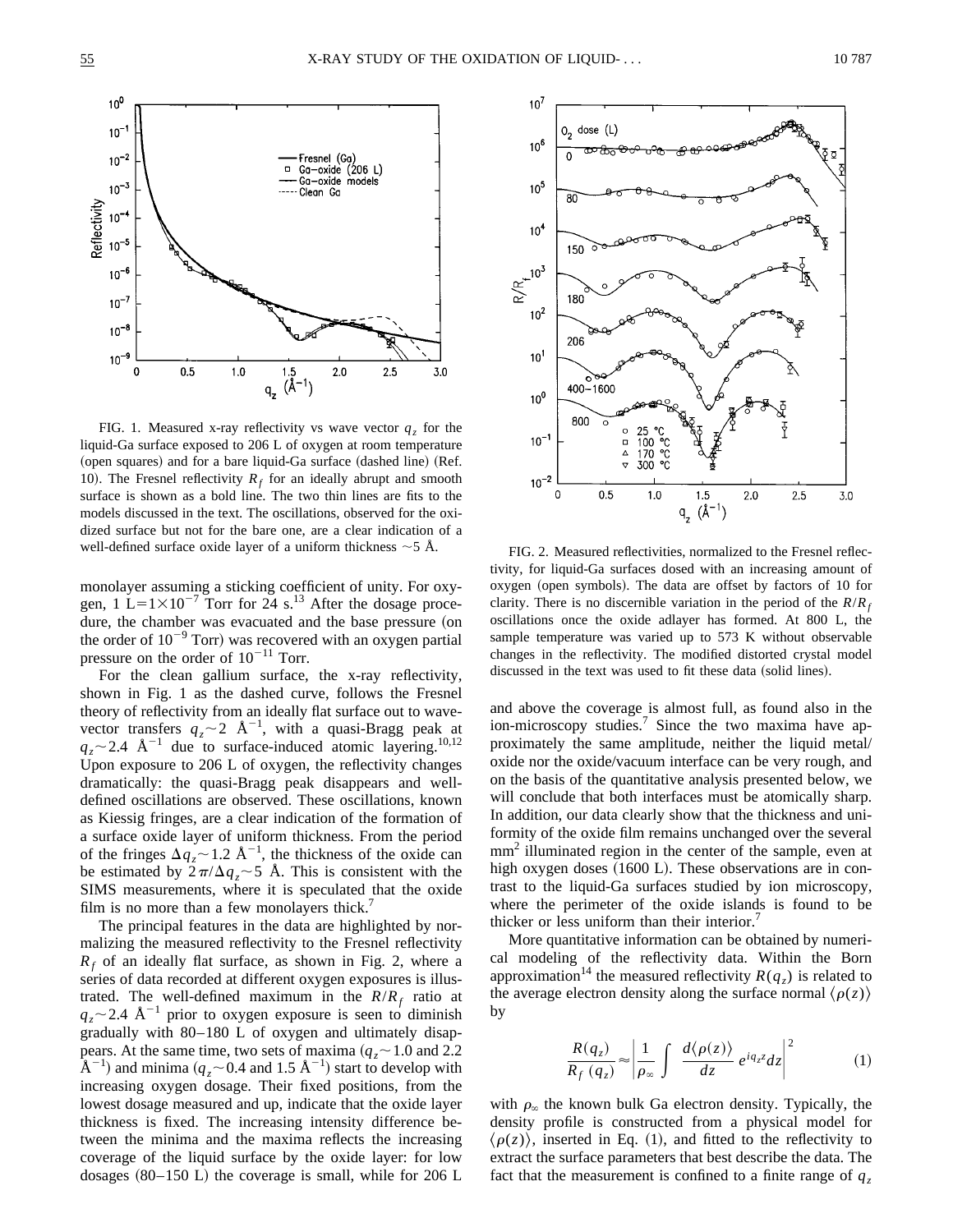

FIG. 3. Real-space models for the 206-L data shown in Fig. 1. Top: the proposed atomic arrangement in the oxide layer, with atomic diameters of 2.64 Å for  $O^{2-}$ , 1.24 Å for  $Ga^{3+}$ , 2.44 Å for covalent  $(Cv)$  Ga, and 2.50 Å for metal  $(Me)$  Ga. Bottom: the corresponding electron density profile (thin solid line) with its separate components; the underlying liquid Ga (large dash line) and the Gaussians representing the Ga<sup>3+</sup> (dash-dotted line) and  $O^{2-}$  layers (short-dashed line). The oxide adlayer contains three planes of oxygen atoms with  $Ga^{3+}$  ions in locations suggested by the  $\alpha$ - and  $\beta$ -Ga<sub>2</sub>O<sub>3</sub> structures. The bold line is the simple box model discussed in the text.

together with the inherent inability to determine the phase of the reflected wave allows a certain degree of ambiguity in the density profile. Nevertheless, the relatively simple form of the observed  $R(q_z)/R_f(q_z)$  suggests an electron density profile with two well-defined interfaces, leading to constructive and destructive interference of the reflected x rays and the consequential oscillatory features in the reflectivity. We begin with a simple model that is constructed from constant density slabs (box model) convoluted with a Gaussian function representing the roughness of the interfaces. The simple density model, shown as the bold line in Fig. 3, fits the reflectivity extremely well as demonstrated by the solid lines in Fig. 1. The key features of this model are that the liquid/ oxide and oxide/vacuum interfaces are atomically flat: the fits yield a root-mean-square width of  $0.72 \pm 0.2$  Å at the liquid/oxide interface and  $0.33\pm0.1$  Å at the oxide/vacuum interface. The thickness of the oxide layer is  $4.9\pm0.2$  Å and the density relative to the Ga bulk density is  $0.848 \pm 0.016$ . In addition, a density deficit at the liquid/oxide interface must be incorporated to fit the data, which represent an oxideliquid transition layer.

Using the phenomenological model above as a starting point, we now proceed to construct a more fundamental, chemically motivated, atomic model for the oxide layer and its interface with the liquid. X-ray photoemission studies have shown that the oxide that forms on crystalline Ga surfaces is likely  $\beta$ -Ga<sub>2</sub>O<sub>3</sub> or highly defective  $\alpha$ -Ga<sub>2</sub>O<sub>3</sub>.<sup>15</sup> Thus, for this atomic model, we have constructed a picture that illustrates how  $Ga<sub>2</sub>O<sub>3</sub>$  can be plausibly oriented with respect to the liquid-Ga surface. We assume that the liquid-metal surface is similar to the close-packed  $(001)$  face of  $\alpha$ -Ga, which is the stable phase at STP and is a metal with pronounced covalent character. The Ga unit cell is orthorhombic and the structure can be visualized as a stacking of distorted close-packed layers. Each Ga atom is weakly bound to the neighboring six atoms in the layer and strongly bound to a single Ga atom in a plane either above or below it, leading to a description based on covalently bound  $Ga<sub>2</sub>$  dimers.<sup>16</sup> From an analysis of the bulk liquid structure factor, $17 \sinh$  covalent character has been argued to exist in the liquid, and more recently simulations<sup>18</sup> and extended x-ray-absorption fine-structure experiments<sup>19</sup> have shown that significant orientational correlations exist in liquid Ga. Given this, we propose that the topmost layer of the liquid-Ga surface contains a modest number of Ga ions, which covalently bond with the first layer of  $Q^{2-}$  ions in the Ga<sub>2</sub>O<sub>3</sub> structure. The oxide adlayer consists of alternating layers of  $Ga^{3+}$  and  $O^{2-}$  ions, with it terminated by an  $O^{2-}$  layer. This picture of the bonding is consistent with the photoemission results of Su *et al.*<sup>15</sup>

It is straightforward to incorporate this description of the interface into the distorted crystalline model developed for the liquid Hg  $(Ref. 8)$  and Ga surfaces.<sup>10,12,20</sup> In this model, the liquid metal is composed of equally spaced atomic layers, each represented by a Gaussian function, where the density distribution along the surface normal of each layer is broadened by mean square displacements (MSD's) that increase with distance into the bulk liquid. The Gaussians have an interlayer spacing denoted by *d* and the MSD of the *j*th an interlayer spacing denoted by d and the MSD of the jth layer  $(j=0,1,2,...)$  follows a simple form  $\sigma_j^2 = \sigma_{\text{CW}}^2 + j\overline{\sigma}^2$ , with  $\sigma_{\text{CW}}$  a common displacement to each atomic layer, due with  $\sigma_{CW}$  a common displacement to each atomic layer, due<br>to surface capillary wave excitation,<sup>20</sup> and  $\overline{\sigma}$  a measure of the increasing displacement of each layer as the bulk liquid is approached. This leads to an oscillatory profile near the liquid-metal surface, representing atomic layering, and a uniform density beneath it. In the model described here, the Ga ions that interface the liquid metal to the oxide are included with the density of the topmost metal layer; these Ga ions form tetrahedra with the first plane of close-packed  $O^{2-}$  ions (Fig. 3). The next layer is made up of  $Ga^{3+}$  ions, which lie in octrahedral sites, according to preferences in the local atomic bonding. The oxide film continues with additional layers of  $Q^{2-}$  and  $Ga^{3+}$  ions.

The density profile for the modified distorted crystalline model that best describes the data at 206 L is shown as a thin solid line in Fig. 3, and there is good agreement between the data and the model (Fig. 1). Furthermore, the two model reflectivities provide nearly identical profiles. The density profile contains three planes of  $O^{2-}$  ions, two planes of  $Ga^{3}$ ions, and a certain fraction of Ga ions in the topmost liquid layer to interface with the oxide. The parameters that describe the layering in the liquid Ga have been fitted to scribe the layering in the liquid Ga have been fitted to  $\overline{\sigma}$  = 0.59 ± 0.02 Å and  $\sigma_{\text{CW}}$  = 0.95 ± 0.01 Å with the interlayer spacing fixed at  $d=2.5$  Å. To maintain an overlayer with a stoichiometry of  $Ga<sub>2</sub>O<sub>3</sub>$ , the electron density (or integrated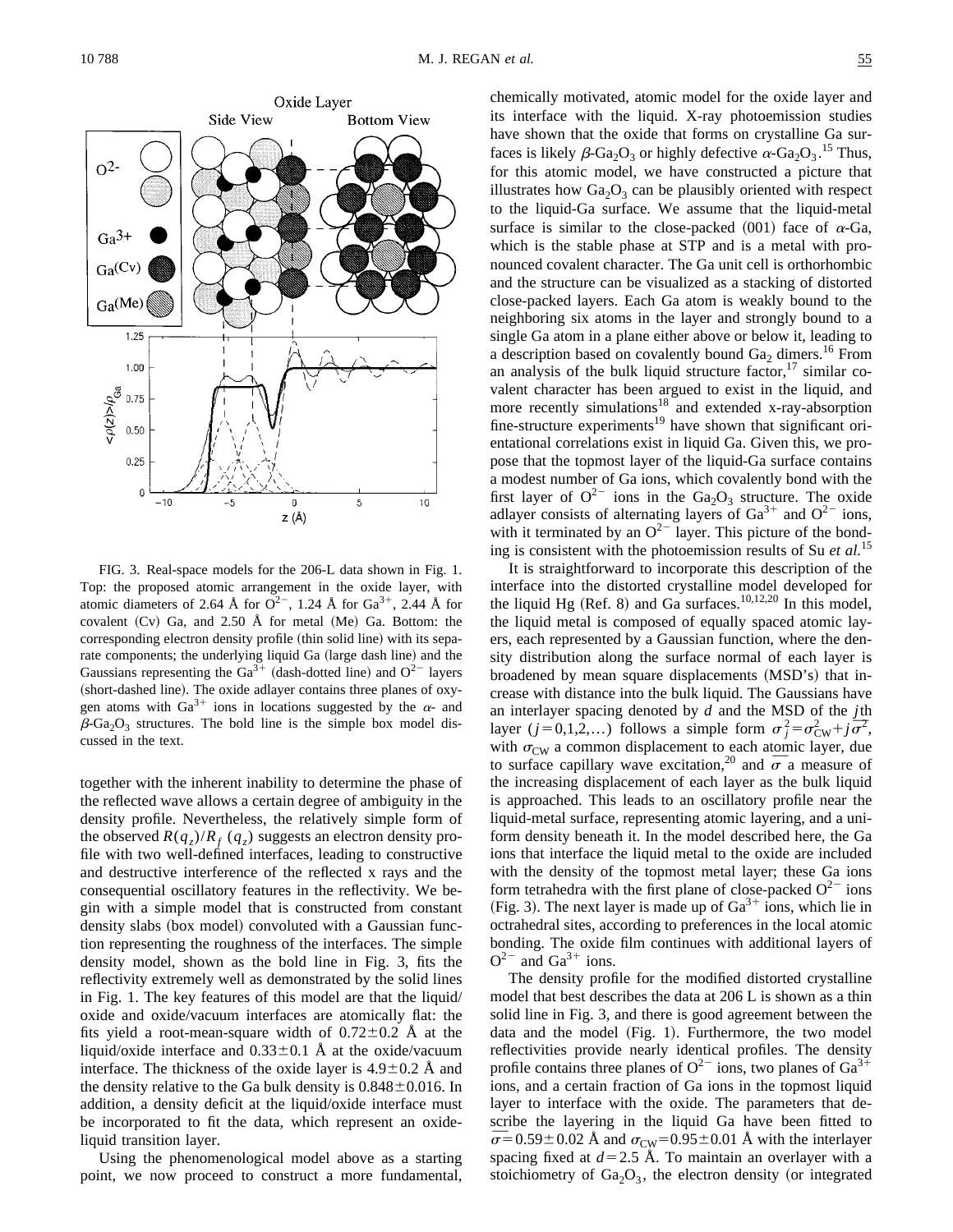area) of an  $Q^{2-}$  Gaussian was fixed at  $(10 e^{-1/2})\times(0.147)$ at./ $\AA^2$ ) and for a Ga<sup>3+</sup> Gaussian at  $(28 \text{ }e^-$ /at.) $\times (0.0982$ at./ $\hat{A}^2$ ), which are computed from the structure of  $\beta$ -Ga<sub>2</sub>O<sub>3</sub>.<sup>21</sup> The  $Ga^{3+}$  and  $O^{2-}$  Gaussians are equally spaced at 1.06  $\pm 0.03$  Å, consistent with the spacings in the  $\alpha$ - and  $\beta$ -Ga<sub>2</sub>O<sub>3</sub> structures, and the Gaussian widths are determined to be 0.88  $\pm 0.04$  Å for Ga<sup>3+</sup> and 1.02 $\pm$ 0.2 Å for O<sup>2-</sup>. The best-fit distance between the oxide layer and the first Ga layer in the liquid metal is  $2.15\pm0.06$  Å; consistent with the diameter of the gallium and oxygen ions.

Fits to both density models indicate that the average overlayer density is lower than that for pure Ga. In contrast, the calculated electron densities for both  $\beta$ -Ga<sub>2</sub>O<sub>3</sub> (1.64  $e^{-}/\text{\AA}^3$ ) and  $\alpha$ -Ga<sub>2</sub>O<sub>3</sub> (1.80  $e^{-}/\text{\AA}^3$ ) are similar to, or greater than, pure Ga  $(1.63 \, e^{-}/\text{\AA}^3)$ . This implies a partial coverage of the Ga surface by the oxide. If the oxide layer resides in patches over an underlying smooth gallium subphase and if the patches are smaller than the x-ray coherence area (see below), then the oxide coverage is calculated to be 85%. In fact, qualitatively this is what might have been expected from the imaging experiments, $\alpha$ <sup>7</sup> which illustrate that even in the late-time or large-dosage stages of oxidation, corresponding to oxygen dosages similar to the largest studied here, only 88% of the surface is covered with oxide. These images indicate that fractal-like interfaces exist between oxide coated and clean regions, and if the same is true for our liquid-Ga surfaces, the model profile might be expected to be a coherent average of the two. For the modified distorted crystalline model, the coverage ratio is fit as an additional parameter, leading to  $0.76 \pm 0.03$ , which indicates a fractional coverage of  $\sim$ 76% of Ga<sub>2</sub>O<sub>3</sub> on the liquid surface.

In the foregoing discussion, the density profiles have been calculated and fit to the data assuming the amplitudes of the x rays reflected from the oxidized and bare Ga regions add coherently. That is, the amplitude of the scattered radiation from the oxidized and bare regions are added rather than their intensities. We have also analyzed the data assuming that the scattering adds incoherently from a bare liquid-Ga surface that is partially covered with a  $Ga<sub>2</sub>O<sub>3</sub>$  adlayer. However, the low- $q_z$  data  $(q_z < 1.2 \text{ Å}^{-1})$ , which dips below the Fresnel reflectivity (Fig. 2), cannot be fit with the incoherent models, since the reflectivities at low  $q<sub>z</sub>$  from either of the two surfaces alone are equal to or greater than  $R_f$ . Only if there is coherence between the oxidized and bare regions, leading to destructive interference in the scattering amplitude, is it possible to fit the low- $q<sub>z</sub>$  data. This implies that bare and oxidized regions are always present together on length scales comparable to the x-ray coherence length of 1000–3000 Å in these experiments, which is consistent with the diffusion-limited aggregation morphology observed in previous microscopy studies.<sup>7</sup> The images do show, however, some extended bare regions that are larger than the x-ray coherence length. Although the oxide coverage in our sample may be more uniform over these larger length scales, without additional information it is not possible to model that here.

The agreement obtained from the two fits demonstrates that the reflectivity can be modeled with or without atomic layering of the liquid metal near the liquid/oxide interface. However, it has been argued that the sharp liquid/vapor interface and the layering phenomenon observed in liquid metals have a common origin that, on a macroscopic level, is manifested by the exceptionally large surface tension. $8,10,20$ The observation of a very sharp liquid/oxide interface suggests a similar situation, making the existence of atomic layering plausible here as well.

To complement the reflectivity experiments, grazingincidence x-ray scattering (GIXS) measurements were undertaken on the fully formed gallium oxide layer, but no sharp in-plane peaks corresponding to an ordered oxide were observed. It is therefore likely that the oxide adlayer is amorphous, as is the native oxide  $Al_2O_3$  on crystalline aluminum surfaces<sup>22</sup> or at least poorly crystallized. Although the only known gallium oxide glass (to our knowledge) is  $Ga_2O_3$ , which is a very poor glass former,  $^{23}$  it is anticipated that it is considerably easier to form  $Ga<sub>2</sub>O<sub>3</sub>$  as an amorphous film on a disordered substrate like a liquid metal. Since the liquidgallium surface is curved, however, it is extremely difficult to perform GIXS measurements, i.e., to maintain the angle between the incident beam and the surface at or below the critical angle over the entire surface area illuminated by the beam. For a more definitive test of in-plane structural order of the oxide, this measurement should be repeated with flatter samples.

Reflectivity data were also obtained on an oxidized surface at temperatures up to 573 K. The surface was prepared by dosing with  $800$  L of oxygen at room temperature (bottom curve of Fig. 2). No changes in the reflectivity are recorded with increasing temperature. Hence, for these temperature changes, there is essentially no variation of the oxide layer thickness or density. More significantly, the surface roughness is also unchanged as the temperature is increased, which is in contrast to the large dependence observed for the bare liquid-Ga surface, where capillary waves increase the surface roughness by about 30% and consequently reduce the x-ray reflectivity by a factor of 2 at  $q_z \approx 2.0 \text{ Å}^{-1}$  with only a modest change in temperature (from room temperature to  $443$  K).<sup>20</sup> This is a strong indication that the oxide layer is solid, suppressing thermal capillary waves that would otherwise exist on a liquid surface.

These results have provided a look at the atomic arrangements of an oxide overlayer on any liquid-metal surface. It is intriguing that some of the salient features found here, i.e., the oxide thickness saturation at only 5 Å and the amorphous in-plane structure, are also found for oxides formed on some polycrystalline solids, such as Al, in spite of the vastly different underlying surface morphology: an ultrasmooth liquid surface for Ga and a stepped, imperfect but crystalline surface for solids. Extension of these measurements to other liquid metals is clearly called for to allow a better understanding of what is the common behavior and what is metal specific in the industrially and scientifically important process of liquid-metal surface oxidation.

This work has been supported by the U.S. Department of Energy, Grant No. DE-FG02-88-ER45379; the National Science Foundation, Grant No. DMR-94-00396; and the U.S.-<br>Israel Binational Science Foundation, Jerusalem. Israel Binational Science Foundation, Jerusalem. Brookhaven National Laboratory is supported by DOE Contract No. DE-ACO2-76CH00016. H.T. gratefully acknowledges support from the Deutsche Forschungsgemeinschaft.